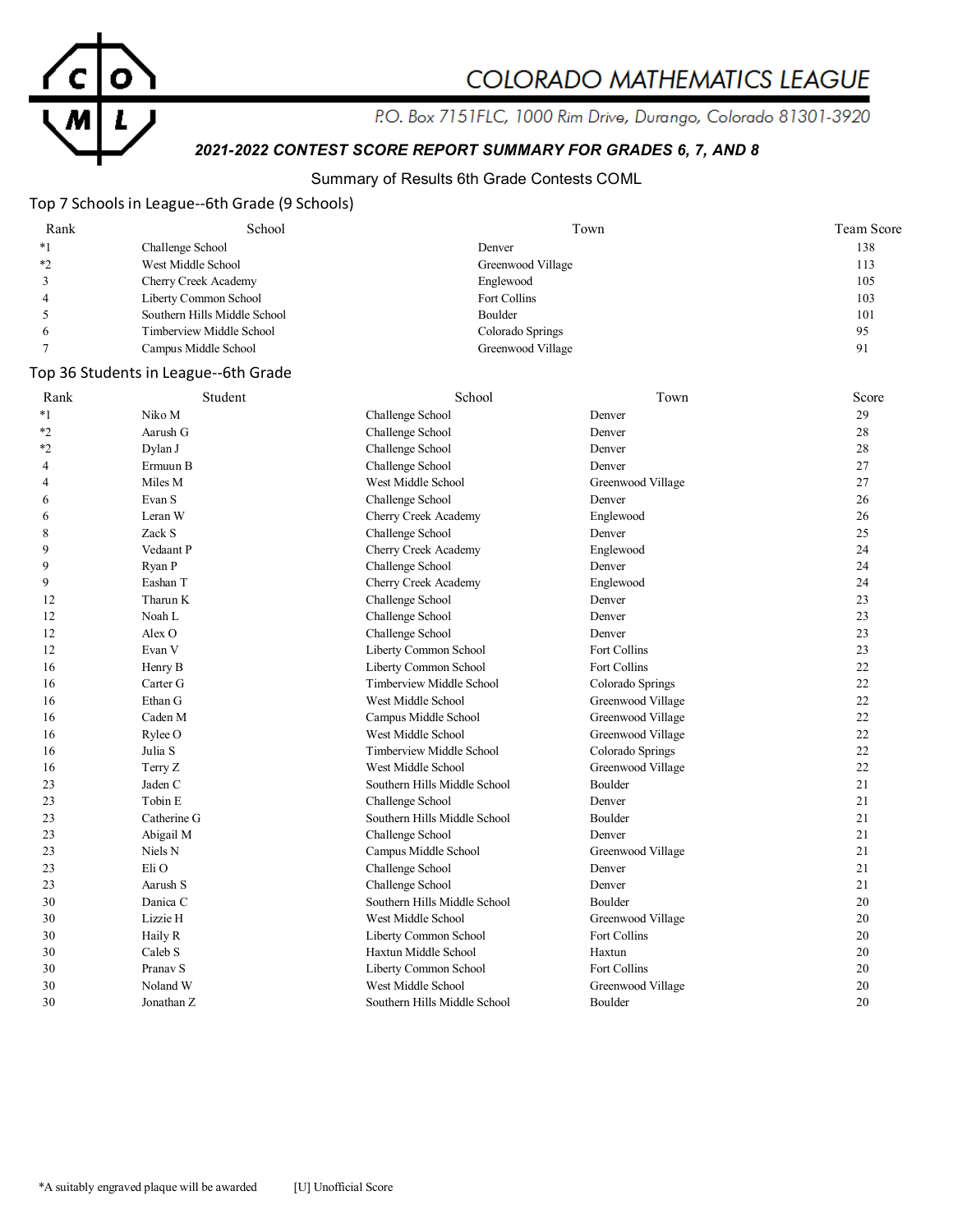### Summary of Results 6th Grade Contests COML Regional Standings

### **Arapahoe, Boulder, Denver, El Paso, Jefferson, Larimer, Phillips**

Top Schools in Region

| Rank | School                | Town              | Team Score |
|------|-----------------------|-------------------|------------|
|      | Challenge School      | Denver            | 138        |
|      | West Middle School    | Greenwood Village | 113        |
|      | Cherry Creek Academy  | Englewood         | 105        |
|      | Liberty Common School | Fort Collins      | 103        |

Top Students in Region

| Rank | Student  | School             | Town              | Score          |
|------|----------|--------------------|-------------------|----------------|
|      | Niko M   | Challenge School   | Denver            | 29             |
|      | Aarush G | Challenge School   | Denver            | 28             |
|      | Dylan J  | Challenge School   | Denver            | 28             |
| 4    | Ermuun B | Challenge School   | Denver            | 27<br>∠        |
| 4    | Miles M  | West Middle School | Greenwood Village | 27<br><u>_</u> |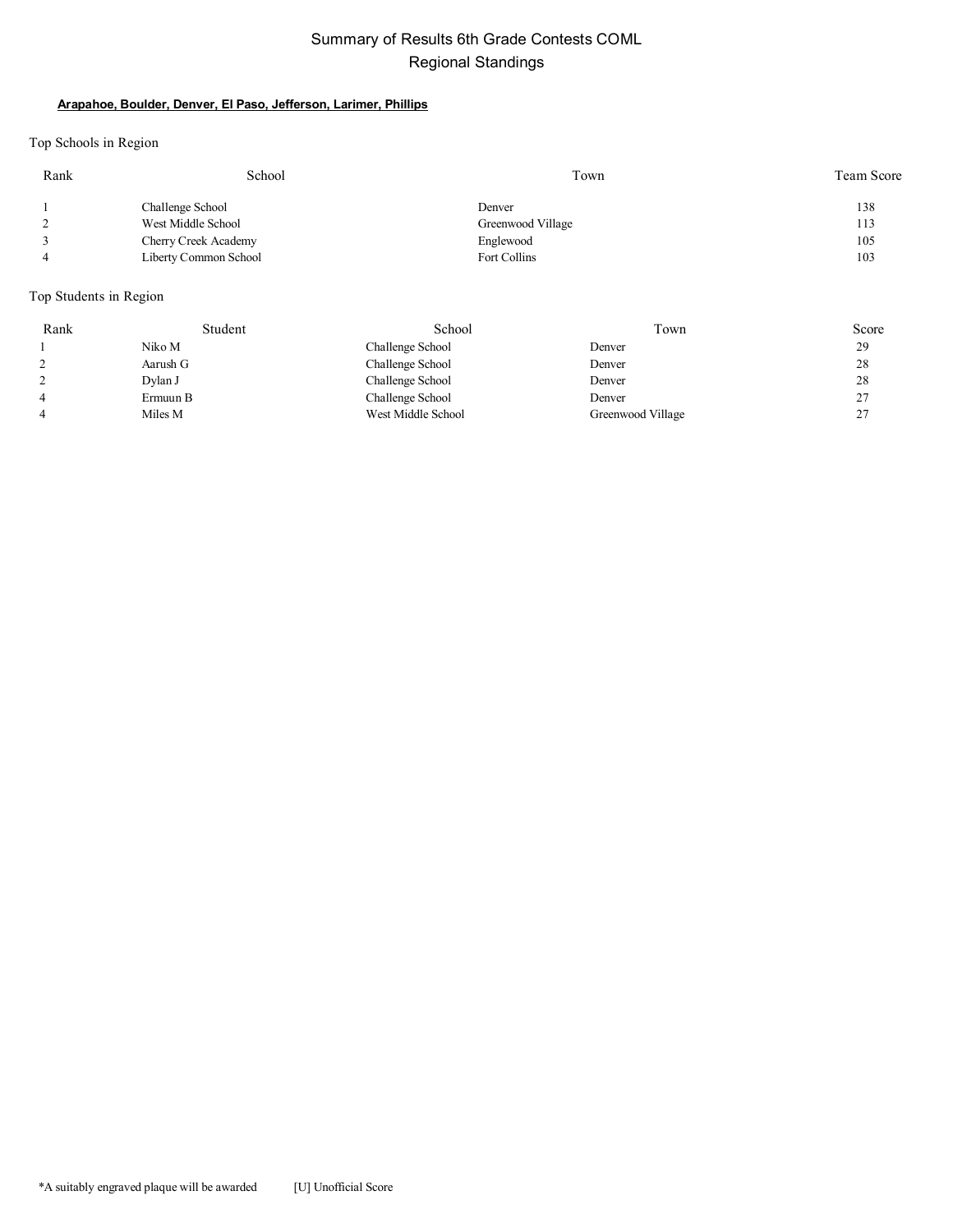### Summary of Results 7th Grade Contests COML

# Top 6 Schools in League--7th Grade (9 Schools)

| Rank | School                       | Town              | Team Score |
|------|------------------------------|-------------------|------------|
| $*1$ | Challenge School             | Denver            | 137        |
| ∗າ   | Campus Middle School         | Greenwood Village | 123        |
|      | Southern Hills Middle School | Boulder           | 119        |
|      | West Middle School           | Greenwood Village | 117        |
|      | Timberview Middle School     | Colorado Springs  | 83         |
|      | Cherry Creek Academy         | Englewood         | 80         |

# Top 33 Students in League--7th Grade

| Rank    | Student     | School                       | Town              | Score |
|---------|-------------|------------------------------|-------------------|-------|
| $*1$    | Joshua L    | Challenge School             | Denver            | 35    |
| $*_{2}$ | Allison D   | Southern Hills Middle School | Boulder           | 33    |
| 3       | Om K        | Challenge School             | Denver            | 30    |
| 4       | Mikey K     | Challenge School             | Denver            | 28    |
| 5       | Aanya S     | Campus Middle School         | Greenwood Village | 27    |
| 6       | Goldstein G | West Middle School           | Greenwood Village | 26    |
| 6       | Preesha H   | Campus Middle School         | Greenwood Village | 26    |
| 6       | Abby S      | Campus Middle School         | Greenwood Village | 26    |
| 9       | Andrew L    | Southern Hills Middle School | Boulder           | 25    |
| 10      | Rayan D     | Cherry Creek Academy         | Englewood         | 24    |
| 11      | Max O       | West Middle School           | Greenwood Village | 23    |
| 11      | Rishabh S   | Campus Middle School         | Greenwood Village | 23    |
| 11      | Melissa Y   | West Middle School           | Greenwood Village | 23    |
| 11      | Andrew Y    | West Middle School           | Greenwood Village | 23    |
| 15      | Paxton D    | Challenge School             | Denver            | 22    |
| 15      | Nathan K    | Challenge School             | Denver            | 22    |
| 15      | William K   | Southern Hills Middle School | Boulder           | 22    |
| 15      | Russell O   | West Middle School           | Greenwood Village | 22    |
| 15      | Cole P      | West Middle School           | Greenwood Village | 22    |
| 20      | Annika H    | Challenge School             | Denver            | 21    |
| 20      | Vivaan L    | Campus Middle School         | Greenwood Village | 21    |
| 20      | Vladimir S  | Cherry Creek Academy         | Englewood         | 21    |
| 20      | Everest T   | Challenge School             | Denver            | 21    |
| 24      | Preethi G   | Challenge School             | Denver            | 20    |
| 24      | Kavya K     | Challenge School             | Denver            | 20    |
| 24      | Tanner L    | Challenge School             | Denver            | 20    |
| 24      | Logan S     | Southern Hills Middle School | Boulder           | 20    |
| 28      | Paloma A    | Southern Hills Middle School | Boulder           | 19    |
| 29      | Connor W    | Woodrow Wilson Academy       | Westminster       | 18    |
| 30      | Dominik E   | Woodrow Wilson Academy       | Westminster       | 17    |
| 30      | Piper F     | Timberview Middle School     | Colorado Springs  | 17    |
| 30      | Nicolai G   | Timberview Middle School     | Colorado Springs  | 17    |
| 30      | Jenna H     | Timberview Middle School     | Colorado Springs  | 17    |
|         |             |                              |                   |       |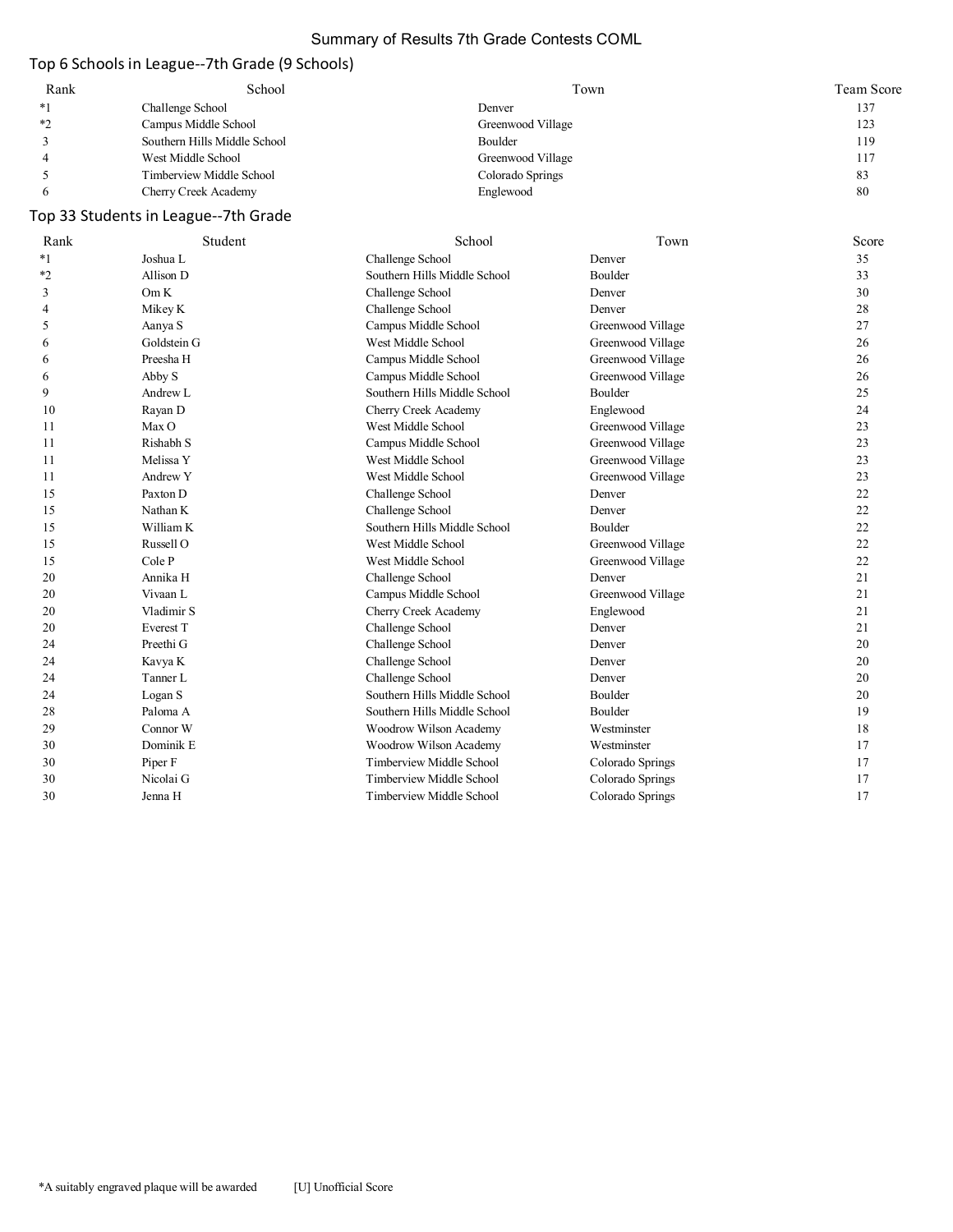### Summary of Results 7th Grade Contests COML Regional Standings

#### **Arapahoe, Boulder, Denver, El Paso, Jefferson, Larimer, Phillips**

Top Schools in Region

| Rank | School                       | Town              | Team Score |
|------|------------------------------|-------------------|------------|
|      | Challenge School             | Denver            | 137        |
|      | Campus Middle School         | Greenwood Village | 123        |
|      | Southern Hills Middle School | Boulder           | 119        |
|      | West Middle School           | Greenwood Village | 117        |

Top Students in Region

| Rank | Student   | School                       | Town    | Score |
|------|-----------|------------------------------|---------|-------|
|      | Joshua L  | Challenge School             | Denver  | ں ر   |
|      | Allison D | Southern Hills Middle School | Boulder | 33    |
|      | Om K      | Challenge School             | Denver  | 30    |
|      | Mikey K   | Challenge School             | Denver  | 28    |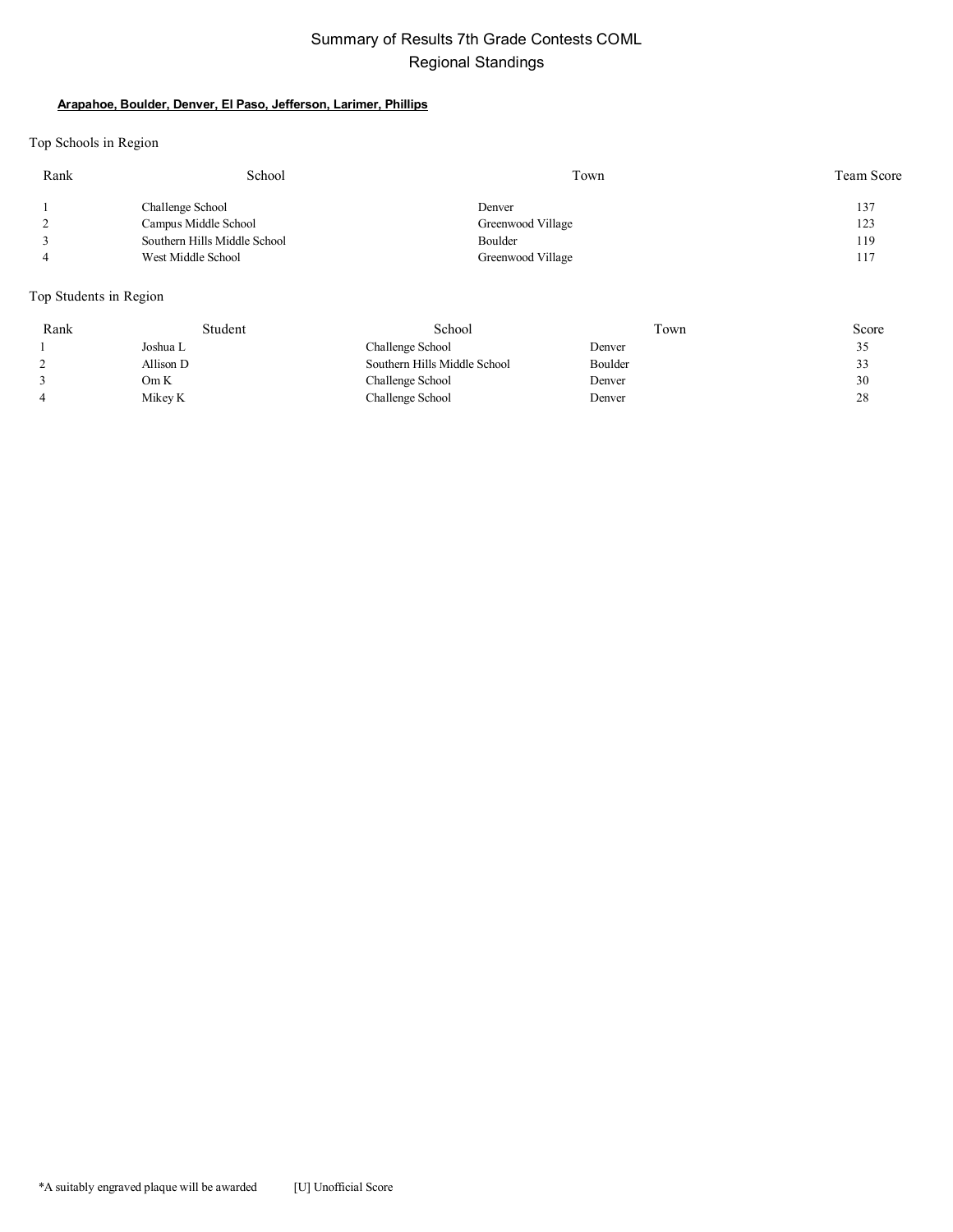### Summary of Results 8th Grade Contests COML

# Top 6 Schools in League--8th Grade (9 Schools)

| Rank | School                       | Town              | Team Score |
|------|------------------------------|-------------------|------------|
|      | Southern Hills Middle School | Boulder           | 147        |
| *?   | Challenge School             | Denver            | 141        |
|      | West Middle School           | Greenwood Village | 138        |
|      | Timberview Middle School     | Colorado Springs  | 132        |
|      | Cherry Creek Academy         | Englewood         | 125        |
|      | Woodrow Wilson Academy       | Westminster       | 115        |

# Top 31 Students in League--8th Grade

| Rank | Student           | School                       | Town              | Score |
|------|-------------------|------------------------------|-------------------|-------|
| *1   | Zhang A           | Southern Hills Middle School | Boulder           | 32    |
| *1   | Jackson C         | Timberview Middle School     | Colorado Springs  | 32    |
| *1   | Gao L             | Southern Hills Middle School | Boulder           | 32    |
| 4    | Andrew D          | West Middle School           | Greenwood Village | 31    |
| 5    | Kiran H           | Challenge School             | Denver            | 29    |
| 5    | Charles S         | Challenge School             | Denver            | 29    |
| 5    | Sophie T          | West Middle School           | Greenwood Village | 29    |
| 8    | Anish C           | Cherry Creek Academy         | Englewood         | 28    |
| 8    | Jay D             | Challenge School             | Denver            | 28    |
| 8    | H <sub>su</sub> E | Southern Hills Middle School | Boulder           | 28    |
| 8    | Sarah H           | Campus Middle School         | Greenwood Village | 28    |
| 8    | Pravinh J         | Challenge School             | Denver            | 28    |
| 8    | Hangzhen L        | Southern Hills Middle School | Boulder           | 28    |
| 8    | Kartikey M        | Cherry Creek Academy         | Englewood         | 28    |
| 8    | Charan N          | Cherry Creek Academy         | Englewood         | 28    |
| 16   | Lu F              | Southern Hills Middle School | Boulder           | 27    |
| 16   | Cooper S          | West Middle School           | Greenwood Village | 27    |
| 16   | Kabir S           | Challenge School             | Denver            | 27    |
| 16   | <b>Grant W</b>    | Timberview Middle School     | Colorado Springs  | 27    |
| 20   | Simon C           | Woodrow Wilson Academy       | Westminster       | 26    |
| 20   | Deeptha S         | Campus Middle School         | Greenwood Village | 26    |
| 20   | Jordan T          | West Middle School           | Greenwood Village | 26    |
| 23   | Clara J           | West Middle School           | Greenwood Village | 25    |
| 23   | Krit K            | Challenge School             | Denver            | 25    |
| 23   | Julian P          | Challenge School             | Denver            | 25    |
| 23   | Mindi P           | West Middle School           | Greenwood Village | 25    |
| 23   | Arthur S          | Challenge School             | Denver            | 25    |
| 23   | Colin W           | Timberview Middle School     | Colorado Springs  | 25    |
| 29   | Elizabeth G       | Timberview Middle School     | Colorado Springs  | 24    |
| 29   | Ryan G            | Timberview Middle School     | Colorado Springs  | 24    |
| 29   | Gage P            | Woodrow Wilson Academy       | Westminster       | 24    |